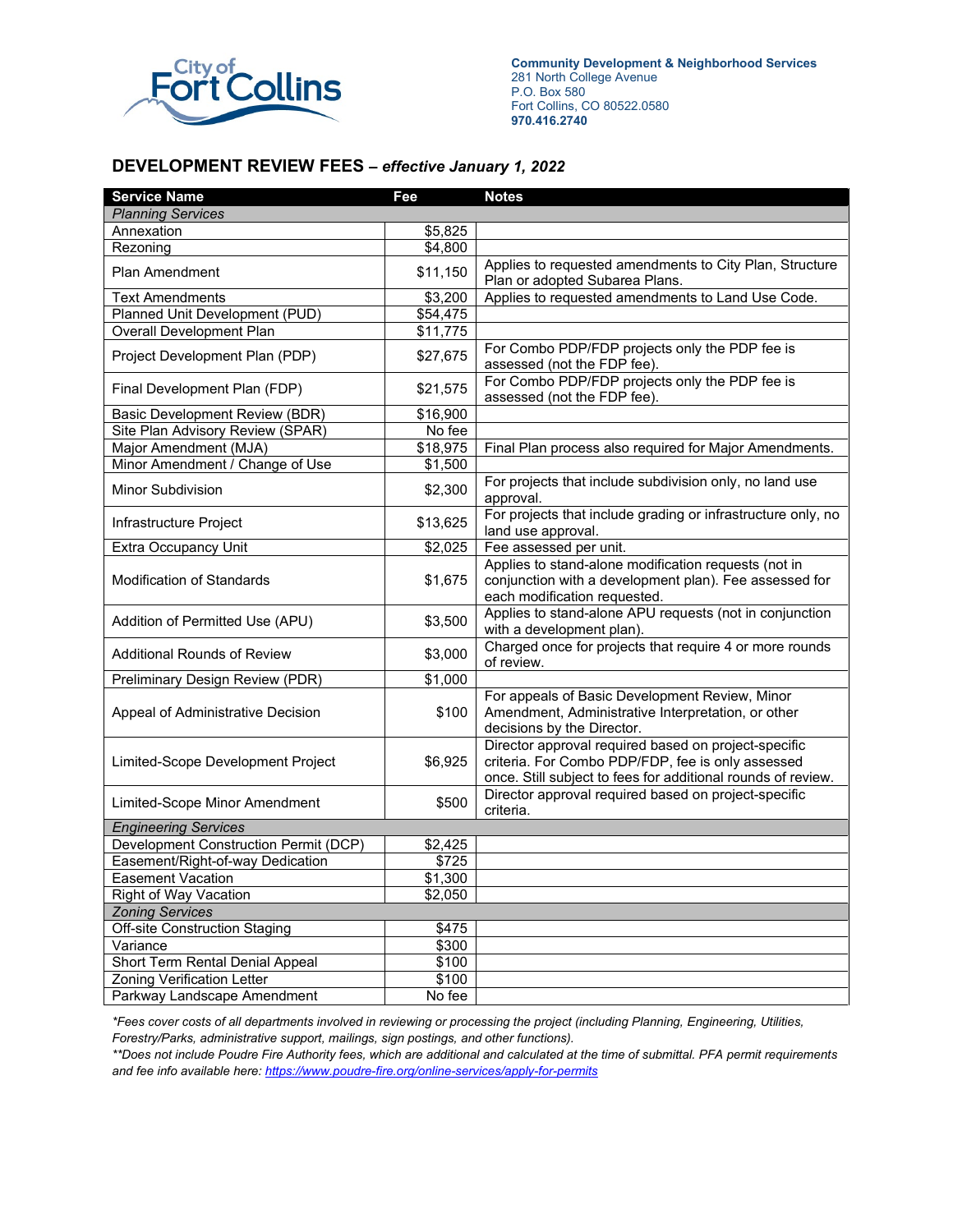

### **LIMITED-SCOPE PROJECT FEE CRITERIA**

Requests for a limited-scope (small project) fee must be approved by the Community Development & Neighborhood Services Director (or designee) prior to project submittal. Even if the general criteria are met, the Director reserves the right to reject reduced fee requests if the costs of project review are anticipated to exceed the Limited-Scope Fee.

| <b>Fee Categories</b>            | <b>Fee</b> | <b>Notes</b>                                   |
|----------------------------------|------------|------------------------------------------------|
| Development Plan (Limited Scope) | $$6.925$ 1 | Includes PDP, FDP, BDR, and MJA project types. |
| Minor Amendment (Limited Scope)  | \$500      |                                                |

### **Limited-Scope Development Plan Criteria**

The following types of PDP, FDP, BDR and MJA projects are eligible for the Limited-Scope Development Plan Fee:

- 1. Residential
	- a. Structural additions or alterations for single family, two-family, and small multi-family (up to 4 units) dwellings. Includes addition of up to 4 new units.
	- b. New residential development of 4 or fewer dwelling units (single-family detached, single-family attached, two-family, or multi-family).
	- c. Group homes and shelters for victims of domestic violence.
	- d. Conversion of an existing residential building to fraternity, sorority, or other group living quarters.
	- e. Conversion of existing residential units to short-term rentals.
- 2. Commercial
	- a. Structural additions, alterations or adaptive reuse of existing commercial buildings that will not substantially alter building height or square footage, site infrastructure, drainage patterns, and/or existing or approved site features.
	- b. Change of use if the proposed conversion will not substantially alter building height or square footage, site infrastructure, drainage patterns, and/or existing or approved site features.
	- c. New commercial development where public infrastructure already exists (e.g., a pad site within a larger approved development plan). Public infrastructure includes sidewalks, roadways, and utility services.
- 3. Other
	- a. Rooftop or building-mounted wireless telecommunications equipment. Does not include standalone wireless telecommunications facilities (e.g., cell towers).
	- b. Minor public facilities.
	- c. Seasonal overflow shelters.
	- d. Surface parking lots as a principal use.
	-
	- e. Agricultural activities, including urban agriculture. Small-scale and medium-scale solar energy systems, as defined in the Land Use Code.
	- g. Open air farmer's markets, outdoor vendors and food truck rallies.
	- h. Land uses that do not involve the construction of occupied buildings.

#### **Limited-Scope Minor Amendment Criteria**

The following types of Minor Amendments are eligible for the Limited-Scope Minor Amendment Fee:

- a. 2<sup>nd</sup> Kitchen Minor Amendments
- b. Stationary Vendors
- c. Lighting Retrofits
- d. Temporary Sales Trailers
- e. Changes of use that do not result in any exterior/site changes (or "no required site work")
- f. Landscape conversions, except those located along an arterial and converting a large portion of development's original approved landscaping.
- g. Other minor amendments with a similarly limited scope of work.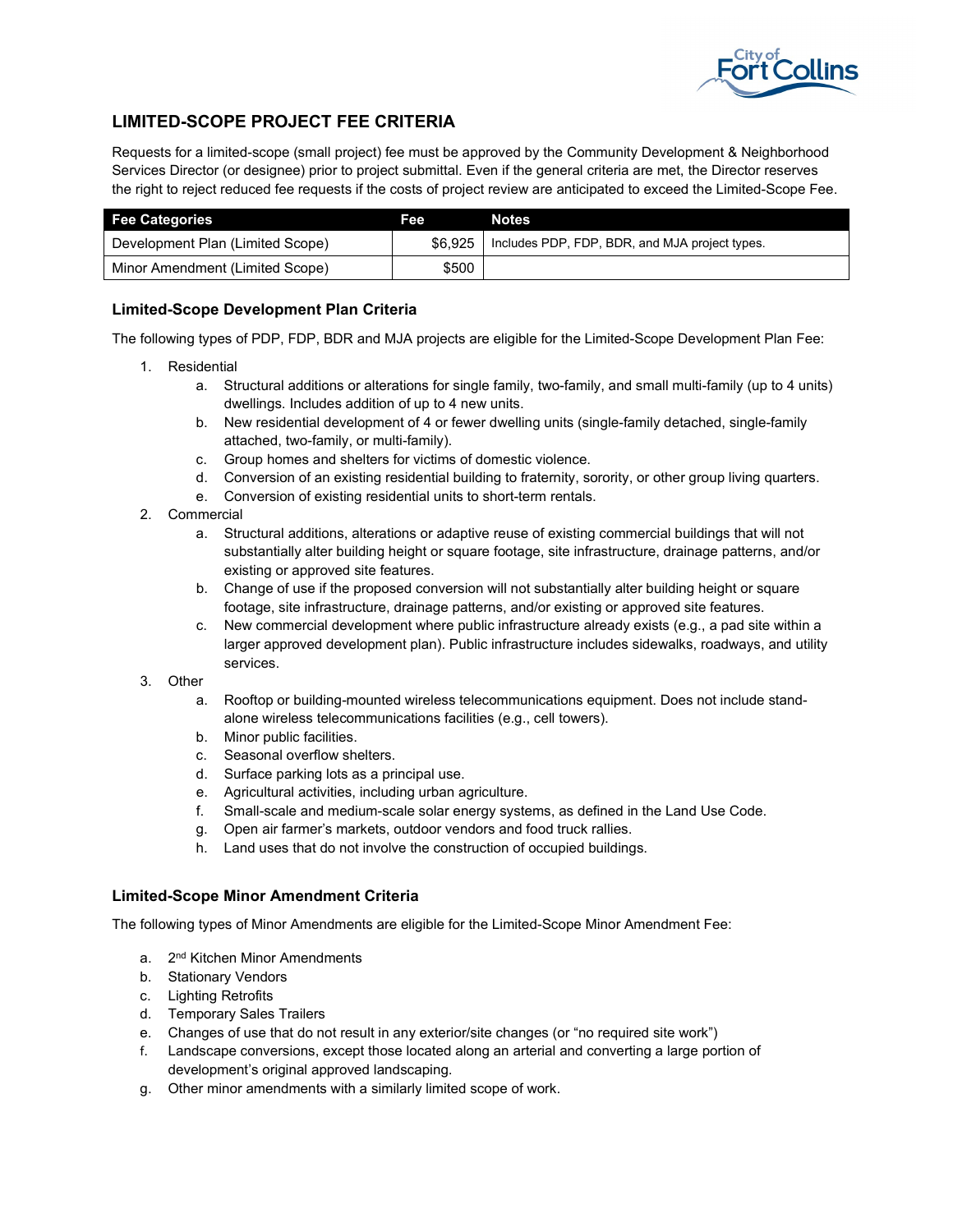

## **BUILDING PERMIT FEES –** *effective January 1, 2022*

There are 3 calculation methods for permit fees:

- **Method 1**: Flat fee Permits
- **Method 2**: Valuation based permits for residential and commercial remodels/alterations
- **Method 3**: New Buildings & Additions

In all cases, the construction valuation (cost of materials and labor) must still be listed by the customer so sales/use tax can be assessed and included into the total permit fee.

## **METHOD 1: FLAT FEES**

| <b>Flat Fees</b>                           |       |
|--------------------------------------------|-------|
| <b>Service Name</b>                        | Fee   |
| Air Conditioner Replacement                | \$65  |
| <b>Wireless Telecommunication Antennas</b> | \$65  |
| <b>Basement Finish</b>                     | \$155 |
| <b>Boiler Replacement</b>                  | \$65  |
| <b>Commercial Roof Replacement</b>         | \$210 |
| <b>Commercial Signs</b>                    | \$65  |
| Demolition                                 | \$65  |
| Fireplace (Wood burning, pellet, gas, log) | \$65  |
| <b>Furnace Replacement</b>                 | \$65  |
| <b>Gas Pipe Installation</b>               | \$65  |
| Mobile Home Setup                          | \$85  |
| Residential Pool/Spa                       | \$110 |
| <b>Commercial Pool/Spa</b>                 | \$220 |
| Rooftop Unit Replacement                   | \$85  |
| Deck or Patio Cover                        | \$110 |
| <b>Residential Roof Replacement</b>        | \$85  |
| <b>Residential Solar PV Systems</b>        | \$65  |
| <b>Commercial Solar PV Systems</b>         | \$155 |
| <b>Temporary Sales Trailer Setup</b>       | \$85  |
| <b>Upgrade/ Replace Electrical Service</b> | \$65  |
| Water Heater Replacement                   | \$65  |
| <b>Egress Window Installation</b>          | \$65  |
| Fence/retaining wall                       | \$100 |
| Awning                                     | \$50  |

| <b>Stock Plans</b>                    | Fee     |
|---------------------------------------|---------|
| Single Family Attached                | \$550   |
| <b>Single Family Detached</b>         | \$550   |
| <b>Duplex</b>                         | \$550   |
| Multi-family                          | \$2,000 |
| <b>Commercial Secondary Building</b>  | \$550   |
| <b>Residential Secondary Building</b> | \$200   |